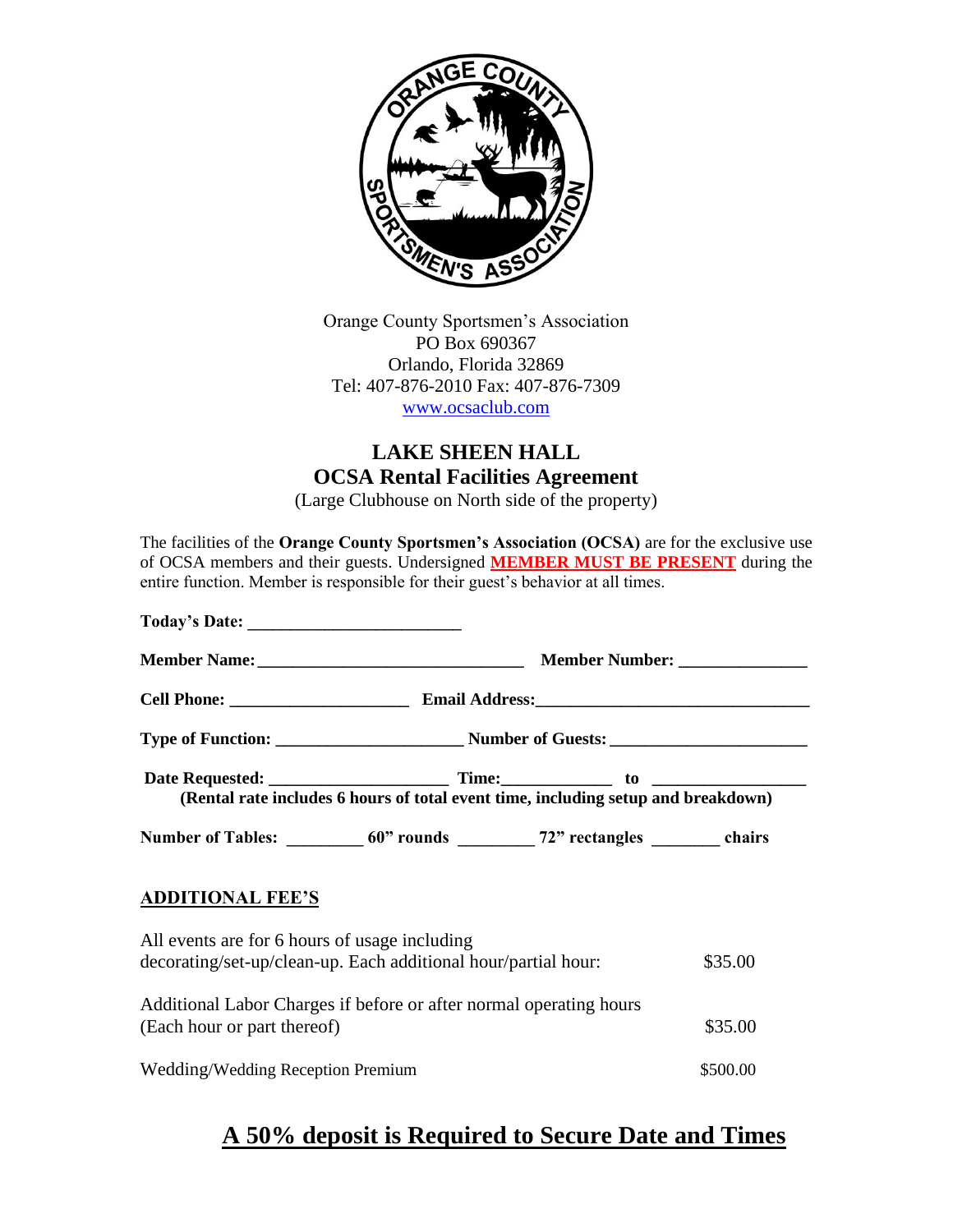# **Estimated Costs**

| <b>Facility Rental</b><br>(Maximum Capacity 150 people)            | \$1500.00 |
|--------------------------------------------------------------------|-----------|
| Additional Event/Meeting Hours (\$35 per hr/partial hr over 6 hrs) |           |
| Additional Labor Hours (\$35 per hr/partial hr past closing time)  |           |
| <b>Wedding/Wedding Reception Premium (\$500)</b>                   |           |
| <b>Total</b>                                                       |           |
| 50% DEPOSIT                                                        |           |
| Total due 14 days prior to event                                   |           |

**Event date is not reserved until required deposit and signed contract are received**

**You will be assessed the following for staying past the contracted end time:**

- **1. \$375 for every hour or partial hour past end time on contract 2. \$35 for every hour or partial hour for labor charges**
- **3. A violation will be issued and could result in the loss of membership**

**NOTE: No one can be on the property after 11PM**

**No glitter, confetti, water balloons, paint or chalk are allowed. A \$300 charge will be assessed if this rule is not followed.**

> **No inflatables (bounce houses, slides etc.) or motorized (carousels etc.) entertainment devices are permitted.**

> > **All doors and windows must remain closed when music is being played.**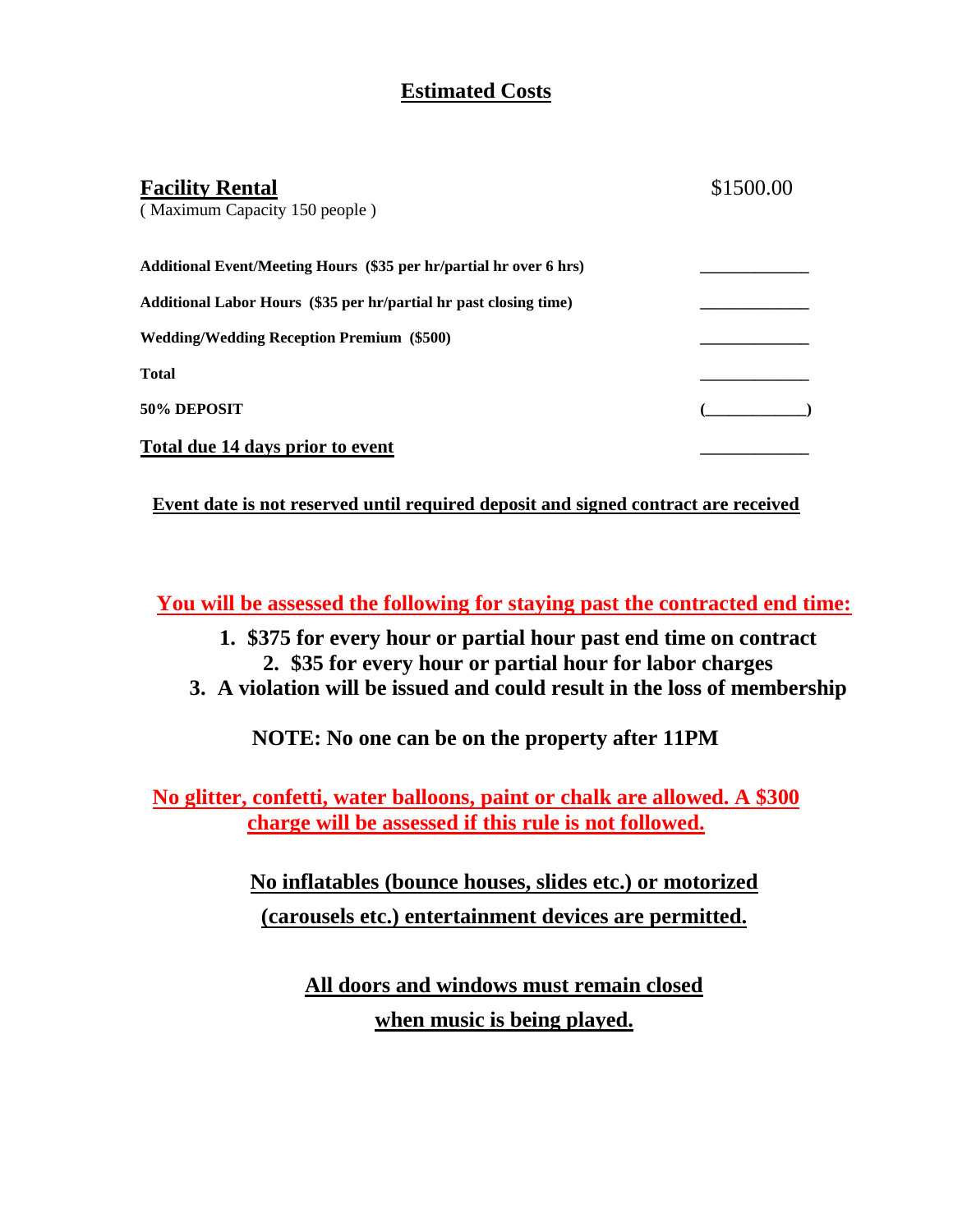#### **RESERVATION DATE**

**Event date is not reserved until required deposit and signed contract are received.** 

# **CANCELLATION POLICY**

All cancellations are to be made at least 60 days prior to the event. All cancellations must be in writing. No refunds will be issued for events cancelled within 60 days of the event.

## **OCSA RULES AND REGULATIONS**

This Agreement also notes that the general Rules and Regulations of the Orange County Sportsmen's Association are incorporated into this agreement. The Undersigned Member/Spouse acknowledges that they have read the OCSA Rules and Regulations and Guest Policies, and agree to all terms and conditions of these Rules, Regulations and Guest Policies and all additional conditions as stated in this agreement. **The Member MUST arrive prior to the arrival of any guest and MUST stay until the last guest leaves the property. The Member will be held responsible for all guests and must ensure all guests understand and follow the OCSA rules and policies.**

## **SPECIAL CONDITIONS**

By policy, member only parking is permitted on the grounds at 9012 & 9020 Kilgore Road. All guest parking is to be in the OCSA guest parking area across the street (if event is held during normal operating hours). OCSA staff may allow for reasonable exceptions to the guest parking policy based on club traffic/usage. OCSA staff decisions, in this regard, must be considered final.

# **BUILDINGS & GROUNDS NON-EXCLUSIVITY**

As the club and the facilities are open to all members during normal operating hours, OCSA cannot guarantee that an event will not be interrupted by member activities or that you will have exclusive use of any OCSA area. If your event is a wedding, then you will receive exclusive use of Lake Sheen Hall. This does not include the fishing dock (it is always open to all members).

#### **DECORATIONS**

All decorations must be a free standing style. No thumb tacks, nails, push pins, staples or tape may be used on furniture, windows, doors, walls, fireplace, beams, ceiling fans, etc. **No open flame candles are allowed**. Decorations must be limited and/or unobtrusive to the general membership and must be properly disposed of after use**. No glitter, confetti, water balloons, paint or chalk are allowed. A \$300 charge will be assessed if this rule is not followed.**

## **SET UP / BREAK DOWN / CLEAN UP / TRASH REMOVAL**

Except where services are provided by OCSA, the member is responsible for set up, break down and general clean up after usage. The facilities must be left "broom clean". The setup, break down, and clean up must be accomplished during the allotted rental time. Any extra tables, chairs, supplies etc. (brought in) must be removed. Trash can liners are provided and must be used in all trash receptacles. Staff will facilitate trash removal to the dumpster.

# **SERVICE / EQUIPMENT PROVIDERS**

Caterers, DJs, and any other service providers used at any event must provide OCSA with a copy of current certificates of Worker's Compensation and General Liability Insurance at least one week prior to the event. Minimum coverage is \$100,000 for Worker's Compensation and \$1,000,000 for General Liability. Delivery of equipment, such as tables and chairs, must be arranged with OCSA staff. All tables and chairs should have rubber or soft tipped legs so as not to damage the wood or stone floor finishes.

# **ALCOHOL USAGE**

OSCA allows the serving or consumption of alcohol on its premises. Should the member choose to serve alcohol, they do so at their own risk and liability. If alcohol is served, it must be free of